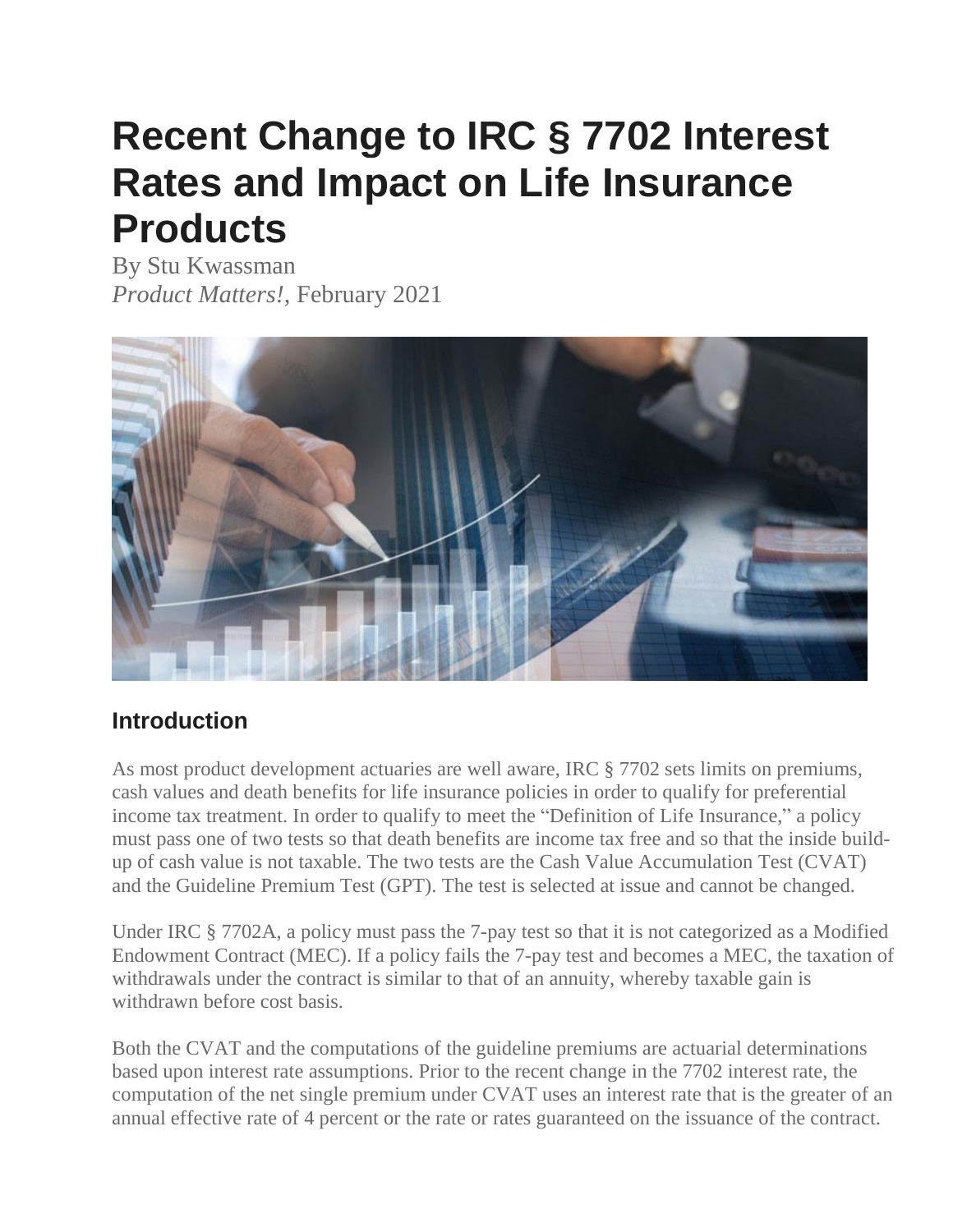Computation of the guideline single premium uses an interest rate that is the greater of a 6 percent annual effective rate or the rate or rates guaranteed on the issuance of the contract. Computation of the guideline level premium is made on the same basis as that for the guideline single premium, except that the prescribed interest rate is 4 percent instead of 6 percent. These same interest rates used for CVAT and the guideline level premium are also used in section 7702A.

# **Reason for the Change in 7702 Interest Rates**

When section 7702 was enacted in 1984, interest rates were high. It was thus reasonable to assume that policies would be credited with at least a 4-percent (or 6-percent) interest rate over the life of the policy and, therefore, consumers could adequately fund their policies. In an environment of exceptionally low interest rates, the mandatory interest rate assumptions for the CVAT and GPT made it more difficult for consumers to maintain long-term life insurance coverage. Some products likely would not be offered in the future since the prolonged historical low interest environment, together with the current health and economic crises, made it much less certain that interest could be credited over the lifetime of a newly issued policy in excess of the 4-percent minimum rate. Other products may continue to be issued with lower guarantees, but the GPT limitation on premiums in combination with low interest rates could cause the policy values to be depleted long before the death of the insured, resulting in significantly increased costs to retain the coverage at older ages.

### **Recent Changes to the 7702 Interest Rate Assumption**

At the end of December 2020, Congress enacted the Consolidated Appropriations Act, 2021, which included revisions to Section 7702. Effective for policies issued after Dec. 31, 2020, the fixed 4-percent and 6-percent minimum annual effective rates under these tests were changed to refer to a market-based rate called the "Insurance Interest Rate" (as described below). The comparison to the rate or rates guaranteed under the contract continues to remain in effect; in addition, the 4-percent and 6-percent reference rates were retained as a cap on the Insurance Interest Rate. Thus, in determining the net single premium and guideline level premiums under section 7702, and the 7-pay premium under section 7702A, the computation reflects interest at the lesser of the Insurance Interest Rate in effect when the contract was issued, or an annual effective rate of 4 percent, but not less than the rate or rates guaranteed at issue. Similarly, in determining the guideline single premium, the computation reflects interest at the lesser of 2 percent plus the Insurance Interest Rate in effect as of the time the contract is issued, or an annual effective rate of 6 percent, but not less than the rate or rates guaranteed at issue.

The Insurance Interest Rate is equal to the lesser of two alternative rates. The first rate is the Section 7702 Valuation Interest Rate, which is the prescribed maximum valuation interest rate used for computing statutory reserves for life insurance contracts with a guarantee duration of more than 20 years, as defined in the National Association of Insurance Commissioners' Standard Valuation Law.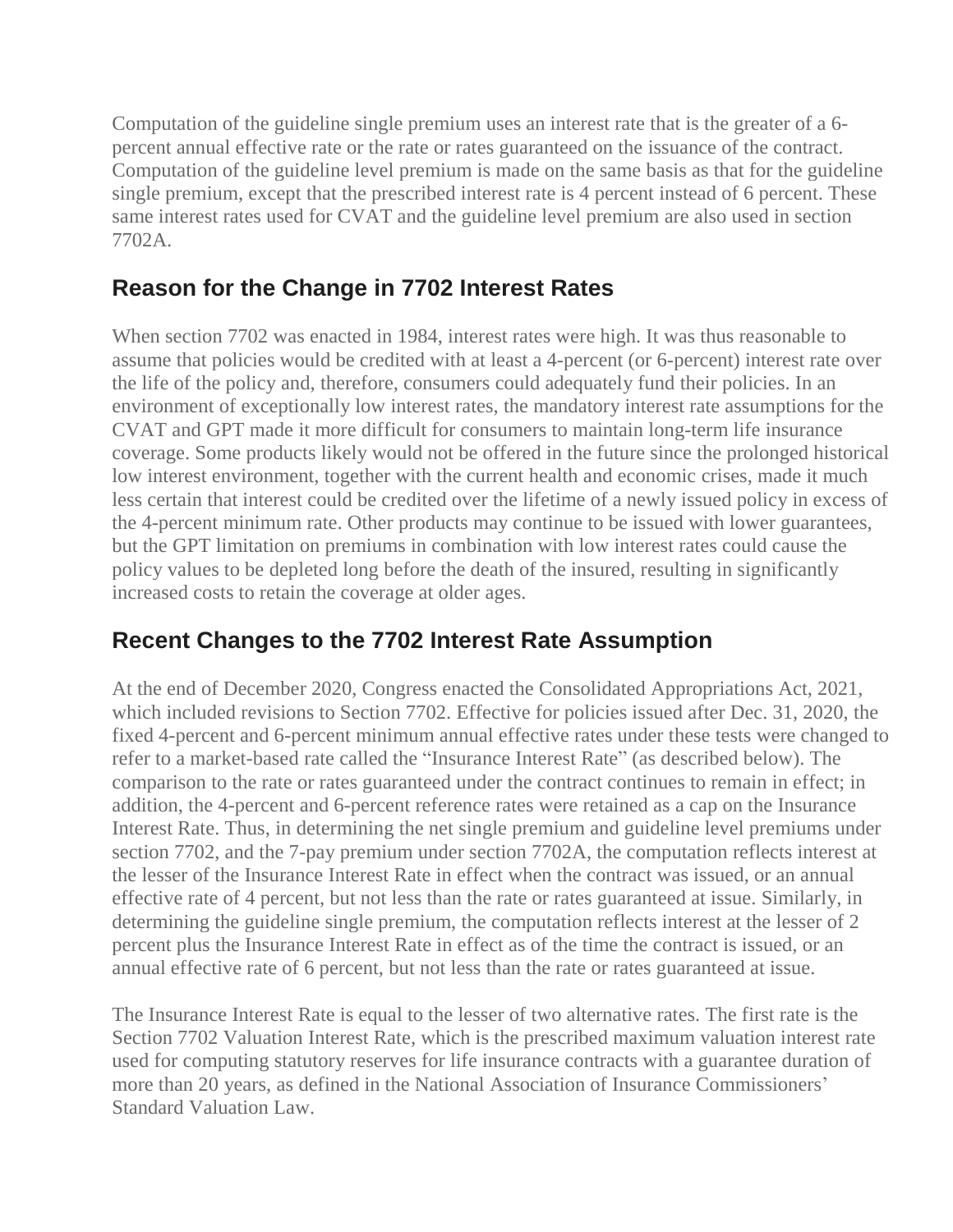The second rate is the Section 7702 Applicable Federal Interest Rate, which is the average of the applicable Federal mid-term rates (as defined in section 1274(d) but based on annual compounding) over a 60-month period, rounded to the nearest whole percentage.

#### **Changes in Insurance Interest Rate**

For contracts issued in 2021, the Insurance Interest Rate is defined as 2 percent, which is the Section 7702 Applicable Federal Interest Rate based on the 60-month period ending in December 2018. This rate is lower than the Section 7702 Valuation Interest Rate in effect for 2020, which was 3.5 percent.

After 2021, the Insurance Interest Rate is redetermined only in an Adjustment Year. An Adjustment Year is the year after a change in the valuation interest rate. The Section 7702 Valuation Interest Rate is determined as that in effect for the calendar year prior to the Adjustment Year, whereas the Section 7702 Applicable Federal Interest Rate is determined with respect to the 60-month period ending 24 months before the start of the Adjustment Year.

Since any change in the valuation interest rate is known six months before it becomes effective, insurers will have 18 months advance notice of an upcoming Adjustment Year. It is interesting to note that once an Adjustment Year occurs, the Insurance Interest Rate is likely to remain in effect for some time. In other words, once a 7702 rate is set in an Adjustment Year, the rate will be "sticky," since changes to the valuation interest rate only occur on average every eight to nine years. The last four changes were 1994, 2005, 2012 and 2021. This is helpful for insurers who, given the time and effort to reprice and refile contracts, will only have to do so for a significant change in the rates.

Since 2022 will be an Adjustment Year, the Insurance Interest Rate will be redetermined for that year and will remain at 2 percent (the lesser of the Section 7702 Applicable Federal Interest Rate based on the 60 month period ending in December 2019, which is 2 percent and the Section 7702 Valuation Interest Rate in effect for 2021 which is 3 percent).

#### **Interaction of 7702 and the Standard Nonforfeiture Law**

The Standard Nonforfeiture Law defines the method and basis for calculating minimum guaranteed cash values and paid-up insurance rates. The maximum mortality table used in the calculation is the CSO table in effect when the policy was issued. The minimum interest rate used in the calculation is equal to 125 percent of the standard valuation interest rate. This rate was floored at 4 percent to align with the 4 percent minimum interest rate in 7702. A recent change was made in VM-02 of the valuation manual so that this floor was modified (in case the 7702 rate was amended, which it eventually was) to remove the reference to the hard-coded 4 percent minimum rate and instead refer to the 7702 interest rate. With the minimum 7702 interest rate dropping to 2 percent, the maximum standard nonforfeiture interest rate is 3.75 percent (125 percent of the current valuation interest rate of 3 percent). For calendar year 2021,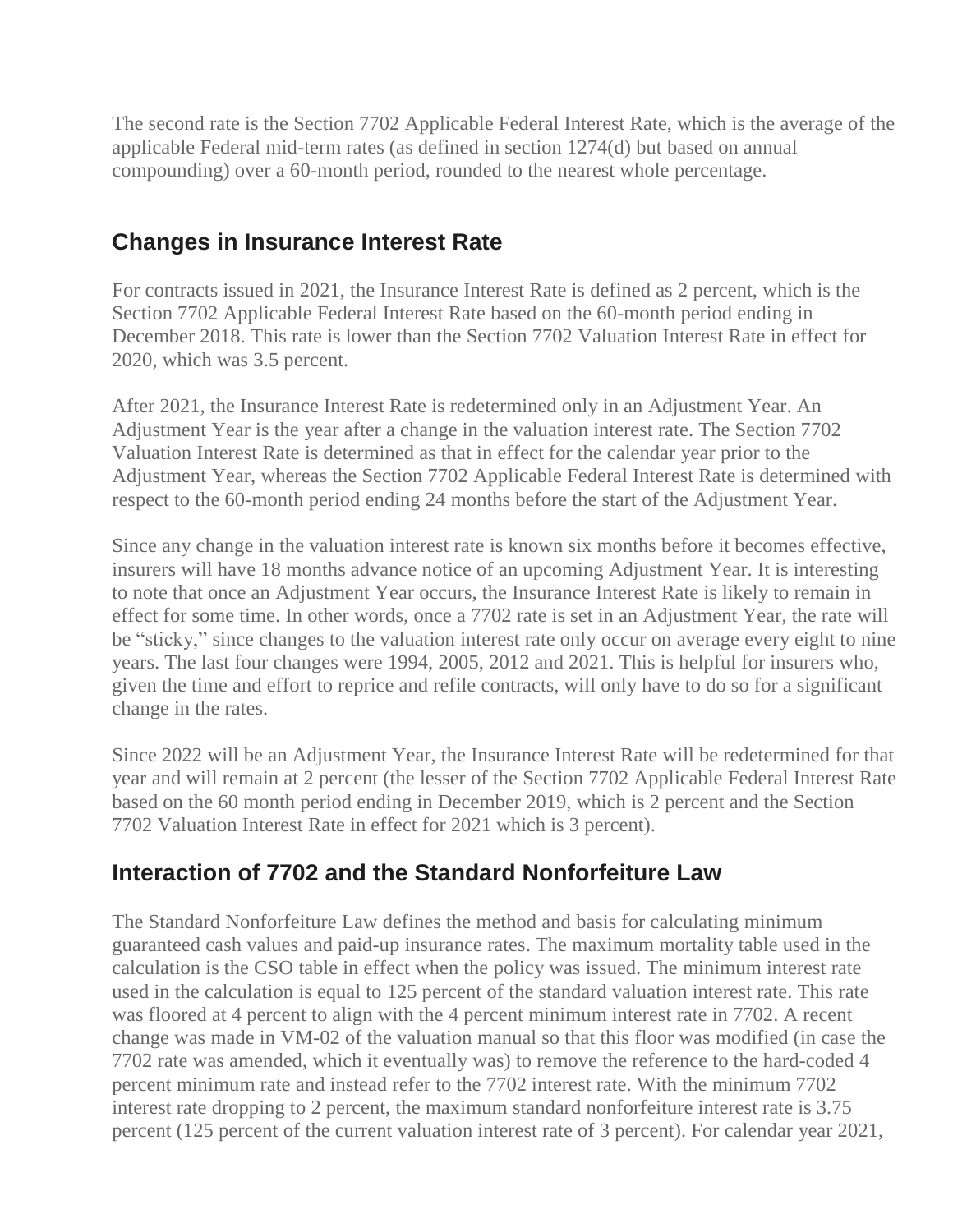the minimum rate will reduce to 2 percent, while the maximum rate will remain at 4.50 percent (SNFL rate for 2021, since such rate would change one year after the effective date change of the SVL rate). The allowable interest rates for calendar year 2022 will be a minimum of 2 percent (i.e., 7702 interest rate) and a maximum rate of 3.75 percent (SNFL rate). Companies have until Jan. 1, 2022 to comply with the new lower standard nonforfeiture interest rate.

# **MEC 7-Pay Test**

In order to pass the 7-pay test and remain a non-MEC, cumulative premiums paid cannot exceed cumulative 7-pay premiums during the 7-pay period. The 7-pay premium is a level premium paid for seven years to endow the policy at maturity, calculated at guaranteed mortality (2017 CSO) and guaranteed interest. The guaranteed interest rate is now the higher of 2 percent or the rate guaranteed in the contract. Seven-pay periods are the first seven years from issue, or the seven years following a material change (e.g., face amount increase). MECs are generally avoided to provide policyowners with the option of accessing the cash value if a need arises. As one would suspect, with the increase in the 7702 limits the MEC limits have also risen. However, the general rule that a policy can't be paid up before 7-level premiums still applies.

# **Cash Value Accumulation Test**

CVAT sets a cap on cash values relative to the death benefit. A Net Single Premium (NSP) is calculated at guaranteed mortality (2017 CSO) and guaranteed interest. The policy cash value cannot exceed the NSP multiplied by the policy's Death Benefit. A lower CVAT interest rate would result in higher NSPs, thus higher allowable cash values, and a lower net amount at risk. Whole Life policies always use the CVAT to qualify as life insurance.

For Whole Life, a lower 7702 interest rate would result in:

- Higher guaranteed cash values;
- higher premiums to support those cash values;
- lower Net Amount at Risk (less mortality risk);
- pemiums and Dividends applied to buy paid-up adds would purchase less death benefit; and
- less risk to the company in a sustained low interest rate environment.

For flexible premium policies that utilize this test, there could be a smaller net amount at risk (i.e., smaller Death Benefit corridor) which may impact product pricing.

# **Lower 7702 Interest Rate—PUA Impact**

The reduction in the amount of death benefit purchased by premium or dividend is significant based upon a 2 percent 7702 Interest Rate product relative to a 4 percent 7702 Interest Rate product, as illustrated in Table 1.